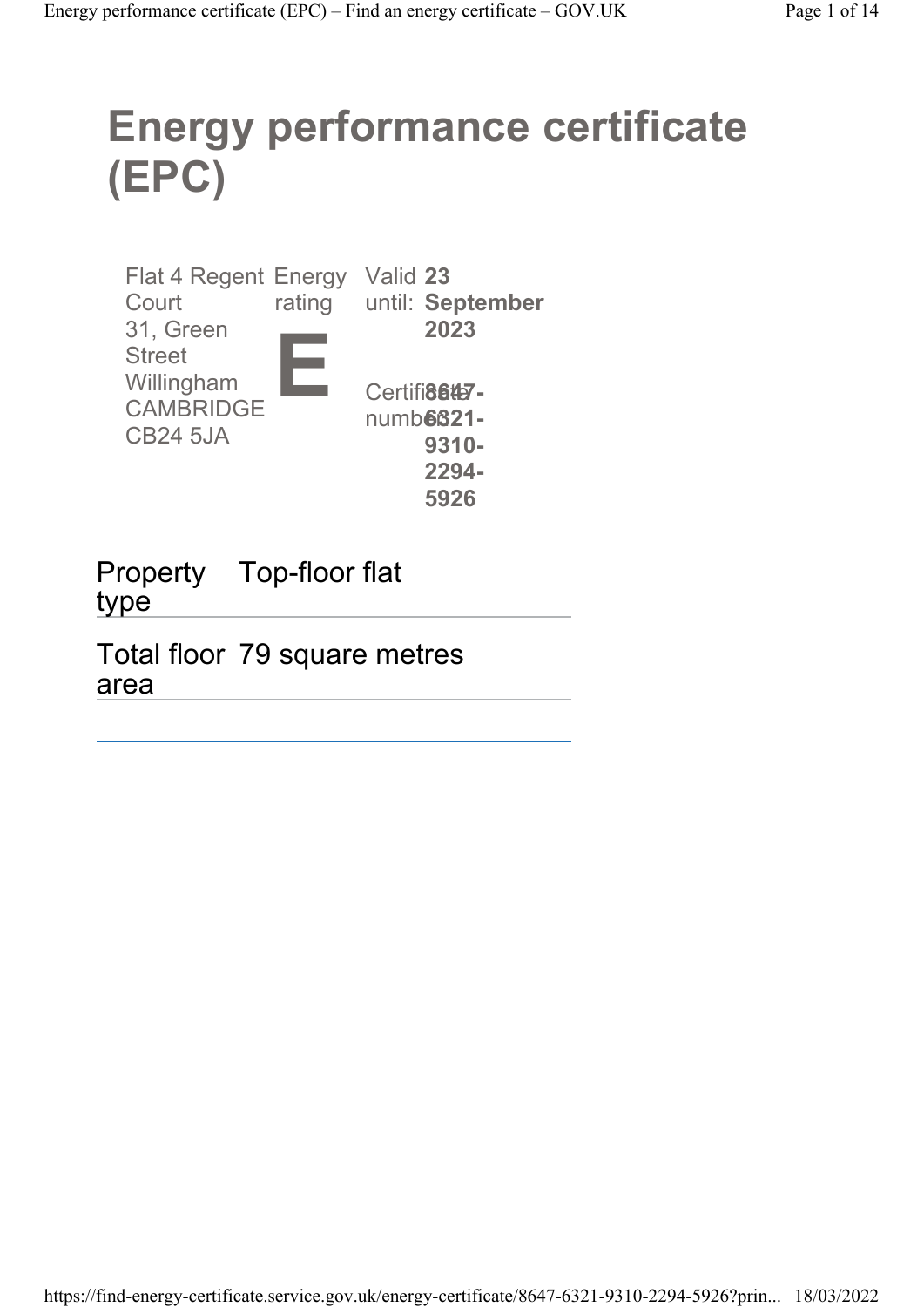## Rules on letting this property

Properties can be rented if they have an energy rating from A to E.

If the property is rated F or G, it cannot be let, unless an exemption has been registered. You can read guidance for landlords on the regulations and exemptions (https://www.gov.uk/guidance/domesticprivate-rented-property-minimum-energyefficiency-standard-landlord-guidance).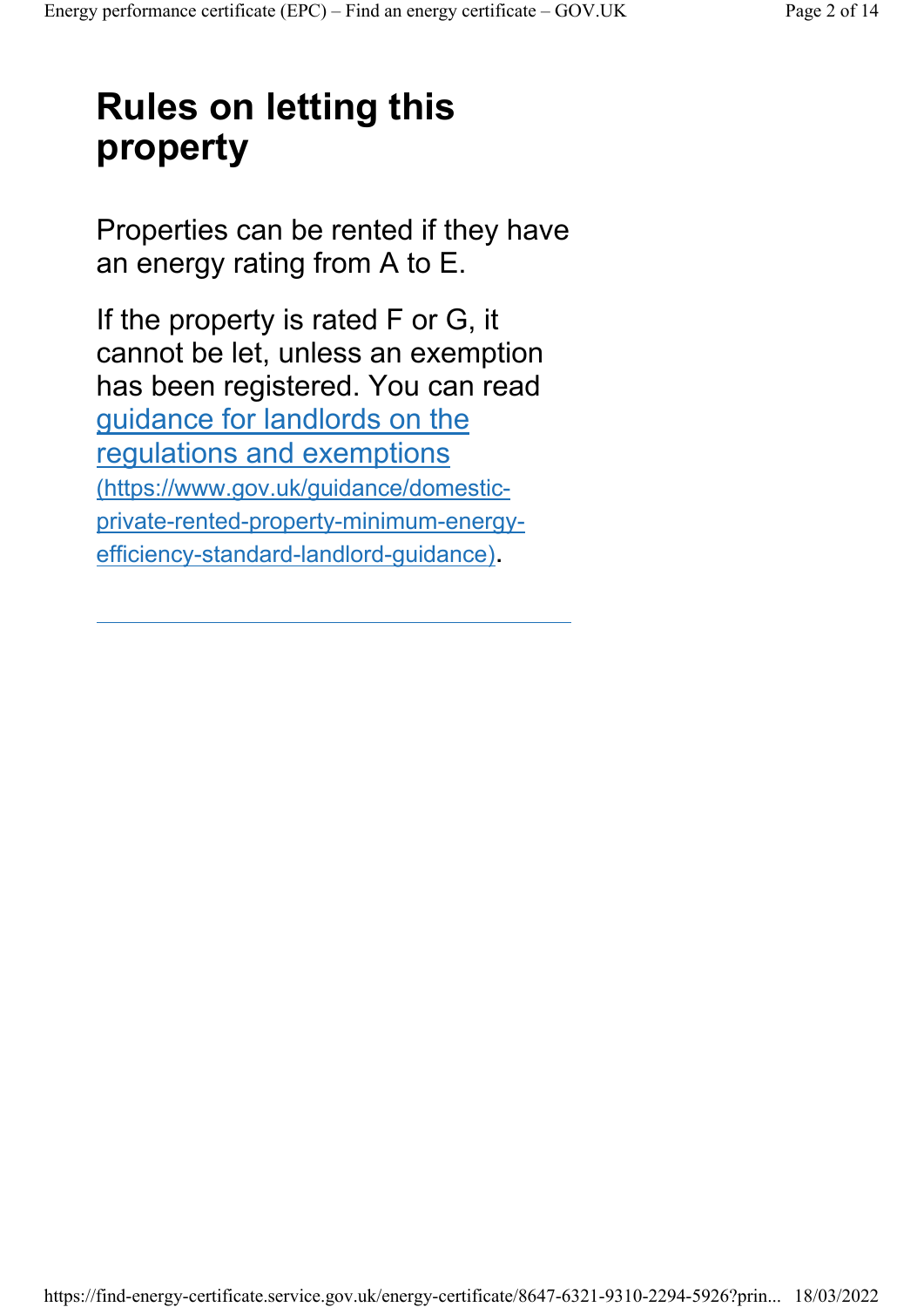### Energy efficiency rating for this property

This property's current energy rating is E. It has the potential to be C.

See how to improve this property's energy performance.



The graph shows this property's current and

potential energy efficiency.

**Properties** are given a rating from A (most efficient) to G (least efficient).

**Properties** are also given a score. The higher the number the lower your fuel bills are likely to be.

For properties in England and Wales:

the average energy rating is D the average energy score is 60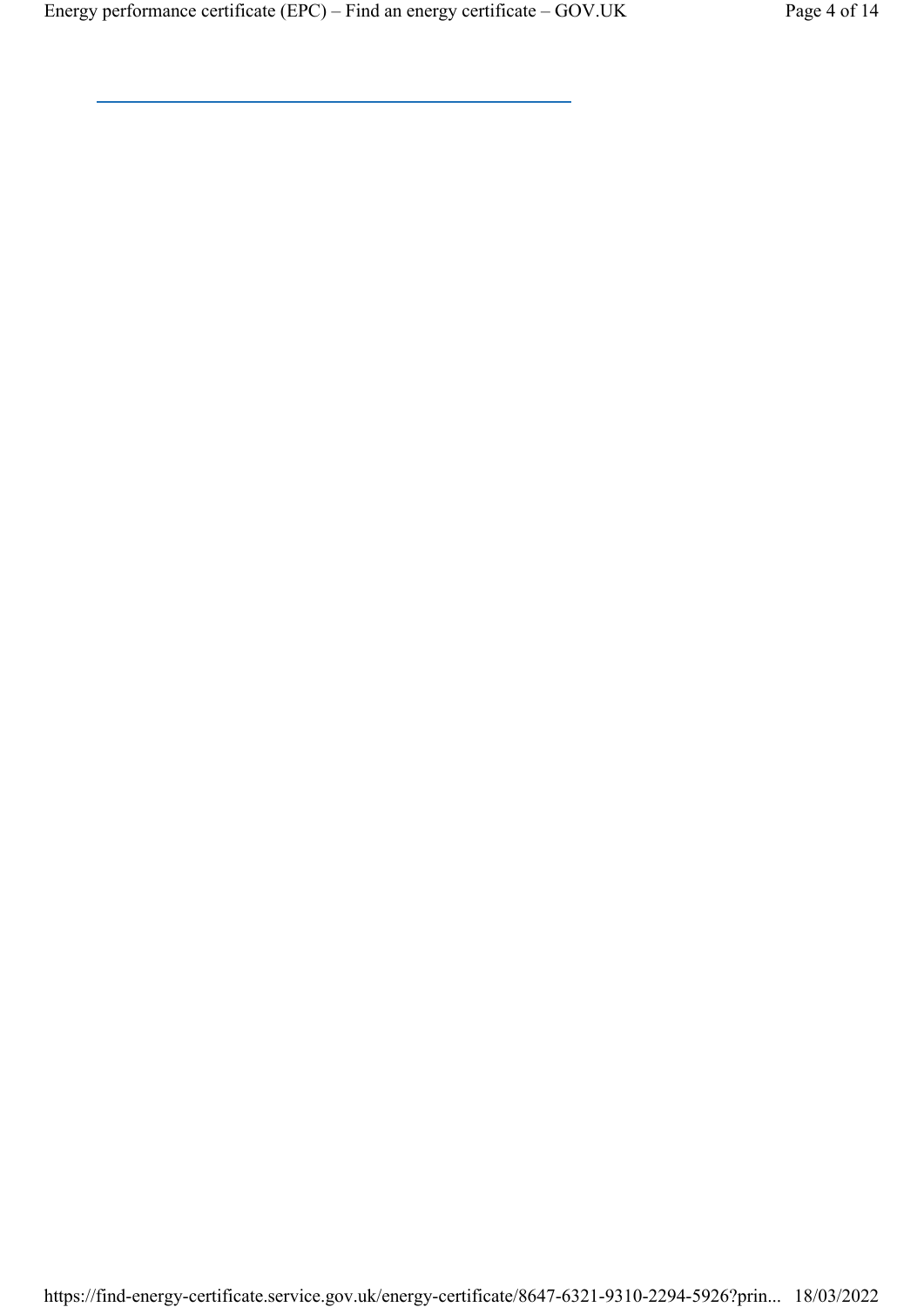### Breakdown of property's energy performance

This section shows the energy performance for features of this property. The assessment does not consider the condition of a feature and how well it is working.

Each feature is assessed as one of the following:

- very good (most efficient)
- good
- average
- poor
- very poor (least efficient)

When the description says "assumed", it means that the feature could not be inspected and an assumption has been made based on the property's age and type.

| <b>Feature</b>          | <b>Description</b>                                | Rating       |
|-------------------------|---------------------------------------------------|--------------|
| Wall                    | Solid brick, as built, no insulation<br>(assumed) | Verv<br>poor |
| Roof                    | Pitched, 75mm loft insulation                     | Average      |
| Window                  | Full secondary glazing                            | Good         |
| Main heating            | Boiler and radiators, mains gas                   | Good         |
| Main heating<br>control | Programmer and room thermostat                    | Average      |
| Hot water               | From main system                                  | Good         |
| Lighting                | Low energy lighting in 25% of fixed<br>outlets    | Average      |
| Floor                   | (other premises below)                            | N/A          |
| Secondary<br>heating    | Room heaters, mains gas                           | N/A          |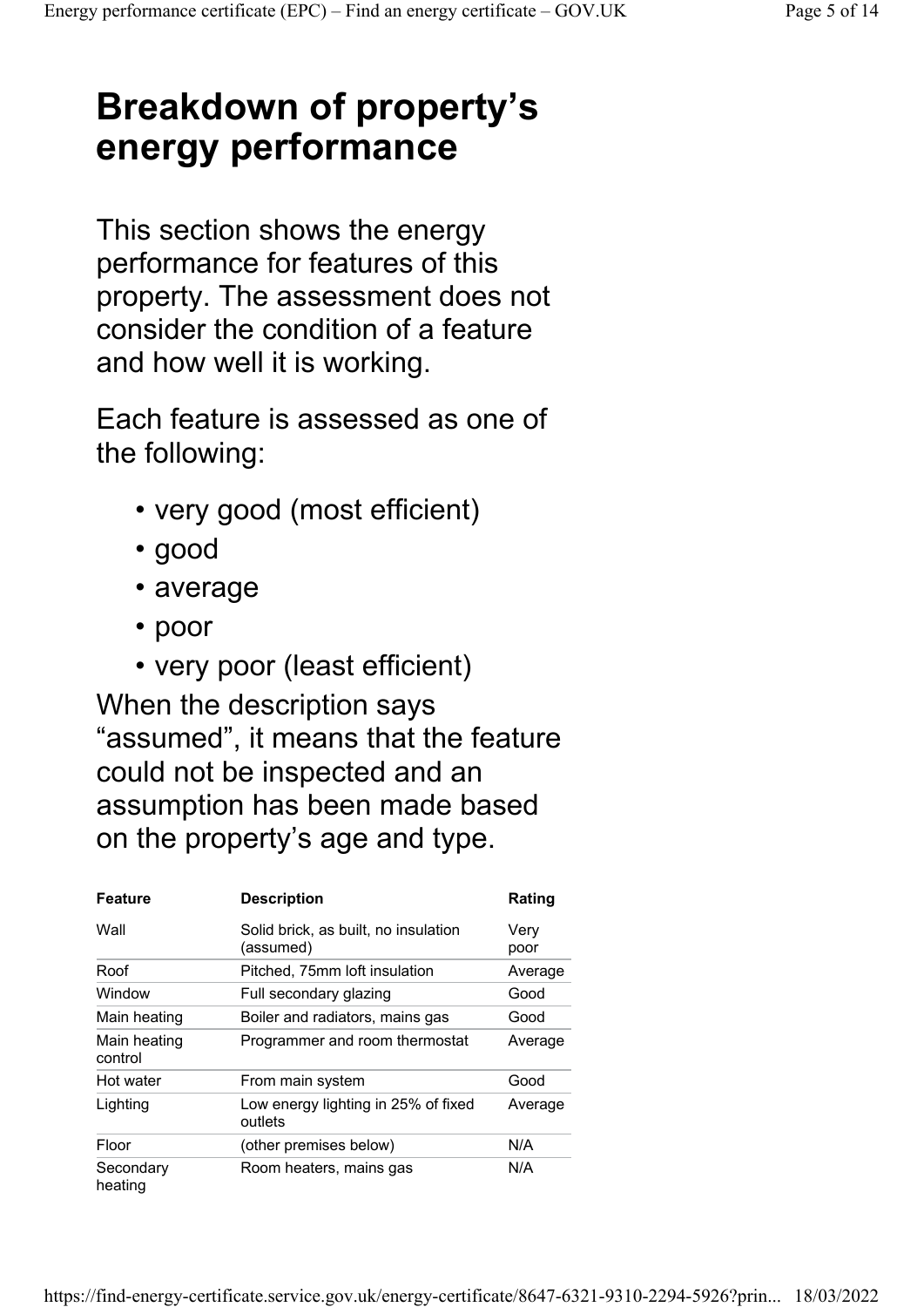#### Primary energy use

The primary energy use for this property per year is 300 kilowatt hours per square metre (kWh/m2).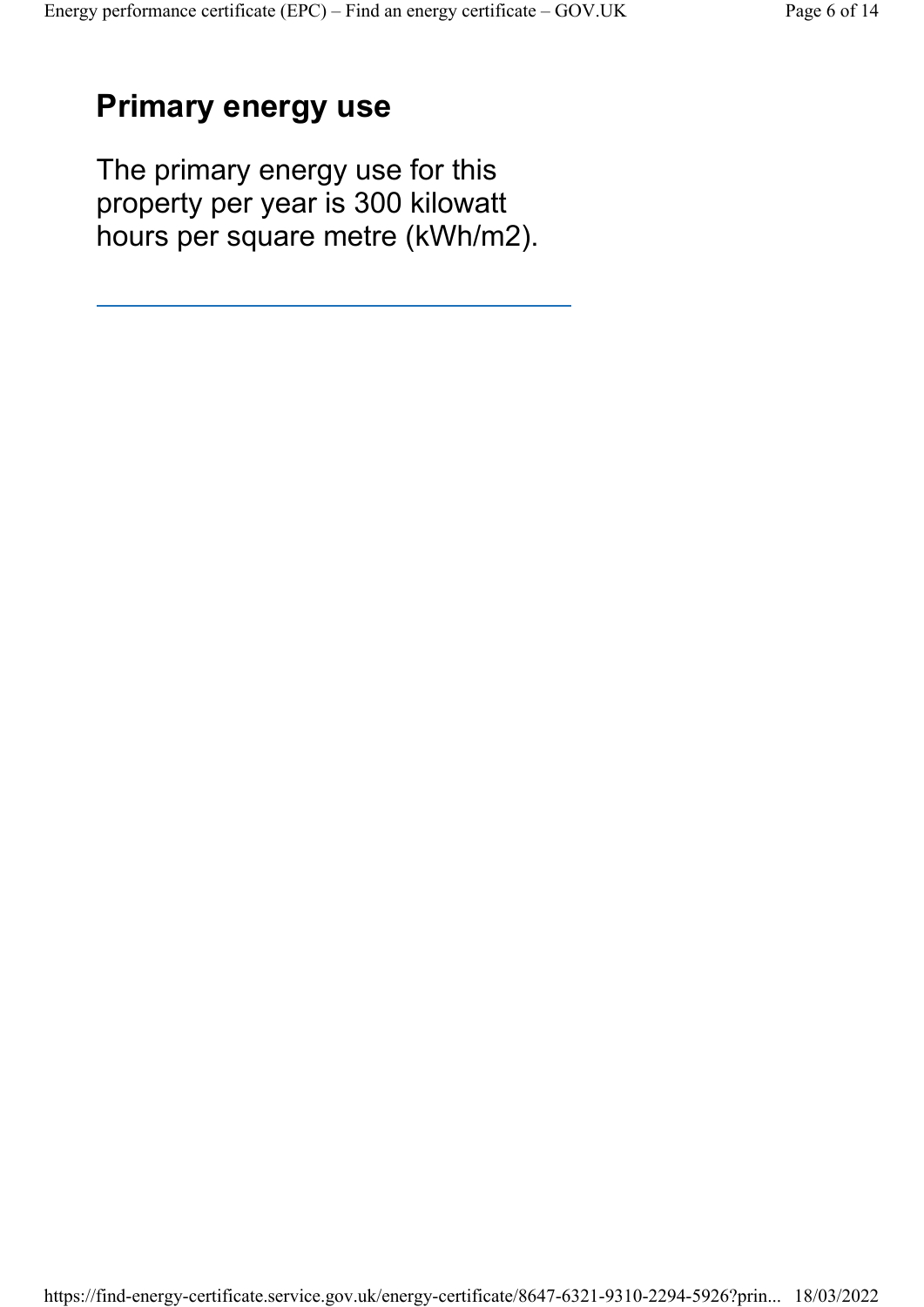| <b>Environmenta</b><br>impact of<br>this<br>property                                                                         | household<br>produces<br>С<br>This<br>4<br>property tonne<br>produces                                                                       |
|------------------------------------------------------------------------------------------------------------------------------|---------------------------------------------------------------------------------------------------------------------------------------------|
| This<br>property's<br>current<br>environmental<br>impact rating<br>is E. It has                                              | CC<br>This<br>property's tonı<br>potential<br>production                                                                                    |
| the potential<br>to be C.                                                                                                    | By making<br>the                                                                                                                            |
| <b>Properties</b><br>are rated in a<br>scale from A<br>to G based<br>on how much<br>carbon<br>dioxide (CO2)<br>they produce. | <u>recommendec</u><br>changes, you<br>could reduce<br>this<br>property's<br>CO <sub>2</sub><br>emissions by<br>2.6 tonnes<br>per year. This |
| Properties<br>with an A<br>rating                                                                                            | will help to<br>protect the<br>environment.                                                                                                 |
| produce less<br>CO2 than G<br>rated<br>properties.                                                                           | Environmenta<br>impact<br>ratings are<br>based on                                                                                           |
| An<br>6<br>tonnes<br>average                                                                                                 | assumptions<br>about                                                                                                                        |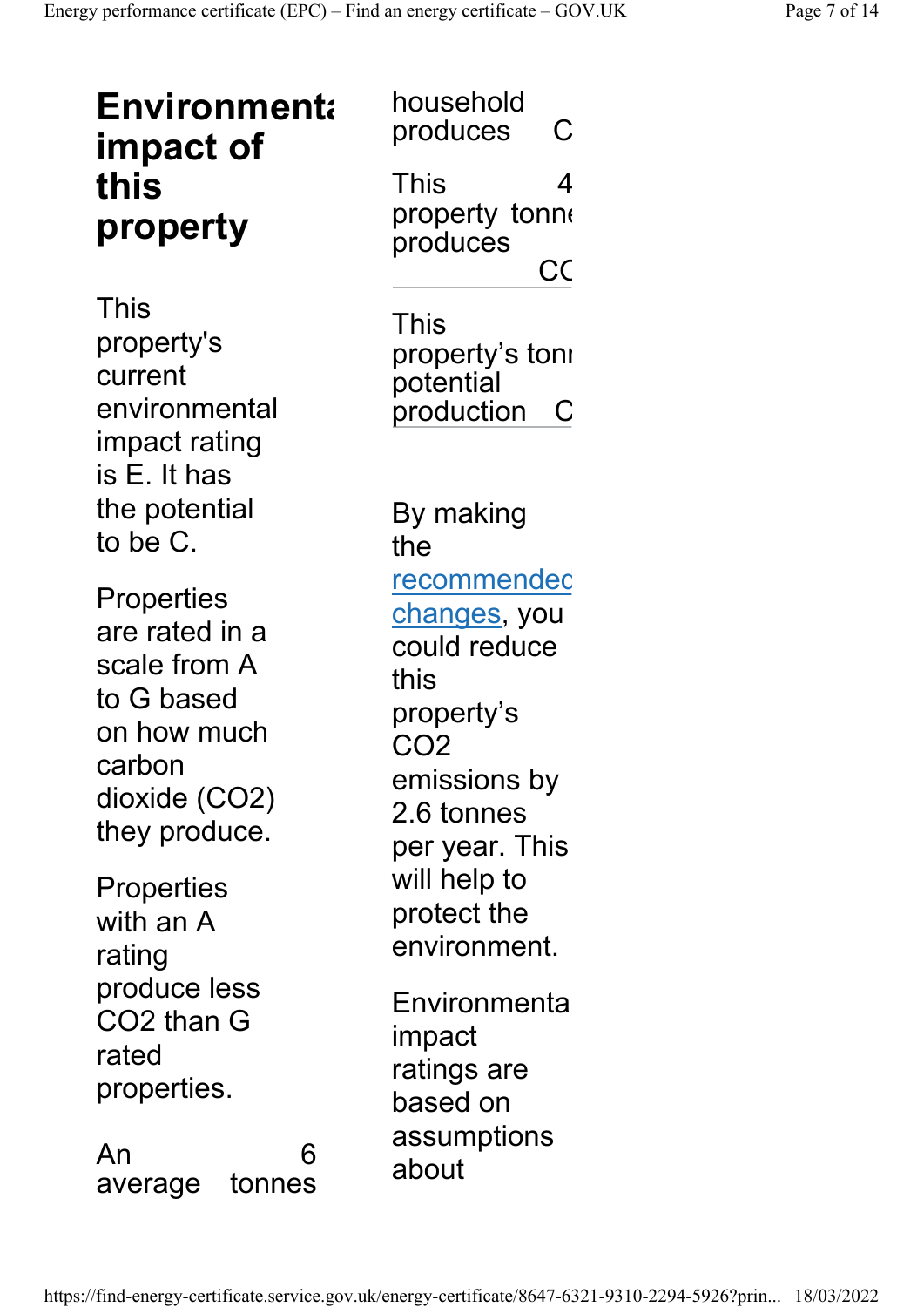average occupancy and energy use. They may not reflect how

energy is consumed by the people living at the property.

#### How to improve this property's energy performance

Making any of the recommended changes will improve this property's energy efficiency.

If you make all of the recommended changes, this will improve the property's energy rating and score from E (54) to C (77).

| <b>Recommendation</b>                      | Typical<br>installation cost | <b>Typical yearly</b><br>saving |  |
|--------------------------------------------|------------------------------|---------------------------------|--|
| 1. Increase loft insulation<br>to 270 mm   | $£100 - £350$                | £53                             |  |
| 2. Internal or external wall<br>insulation | £4.000 - £14.000             | £322                            |  |
| 3. Low energy lighting                     | £30                          | £31                             |  |
| 4. Condensing boiler                       | £2.200 - £3.000              | F82                             |  |

#### Paying for energy improvements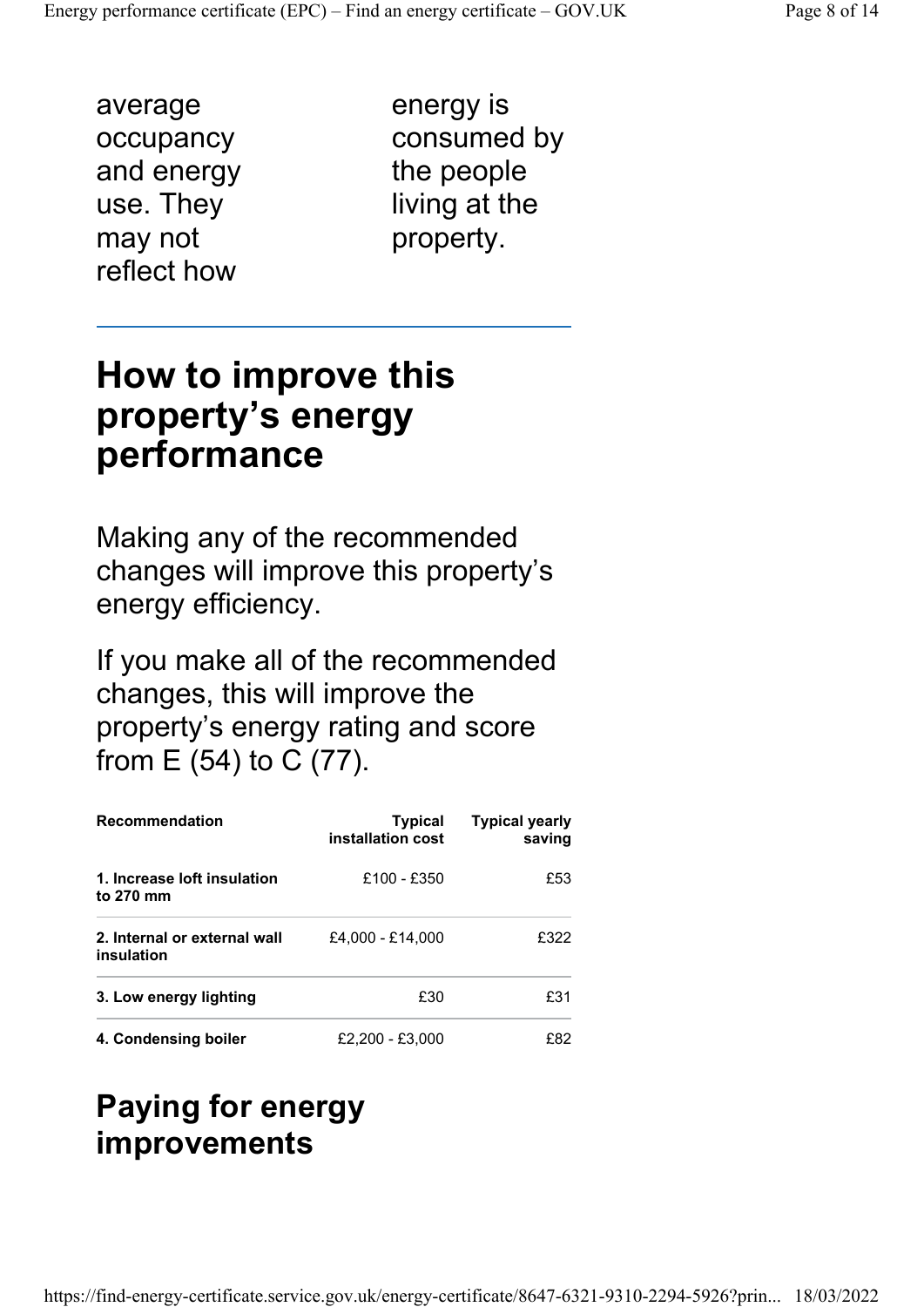Find energy grants and ways to save energy in your home. (https://www.gov.uk/improve-energyefficiency)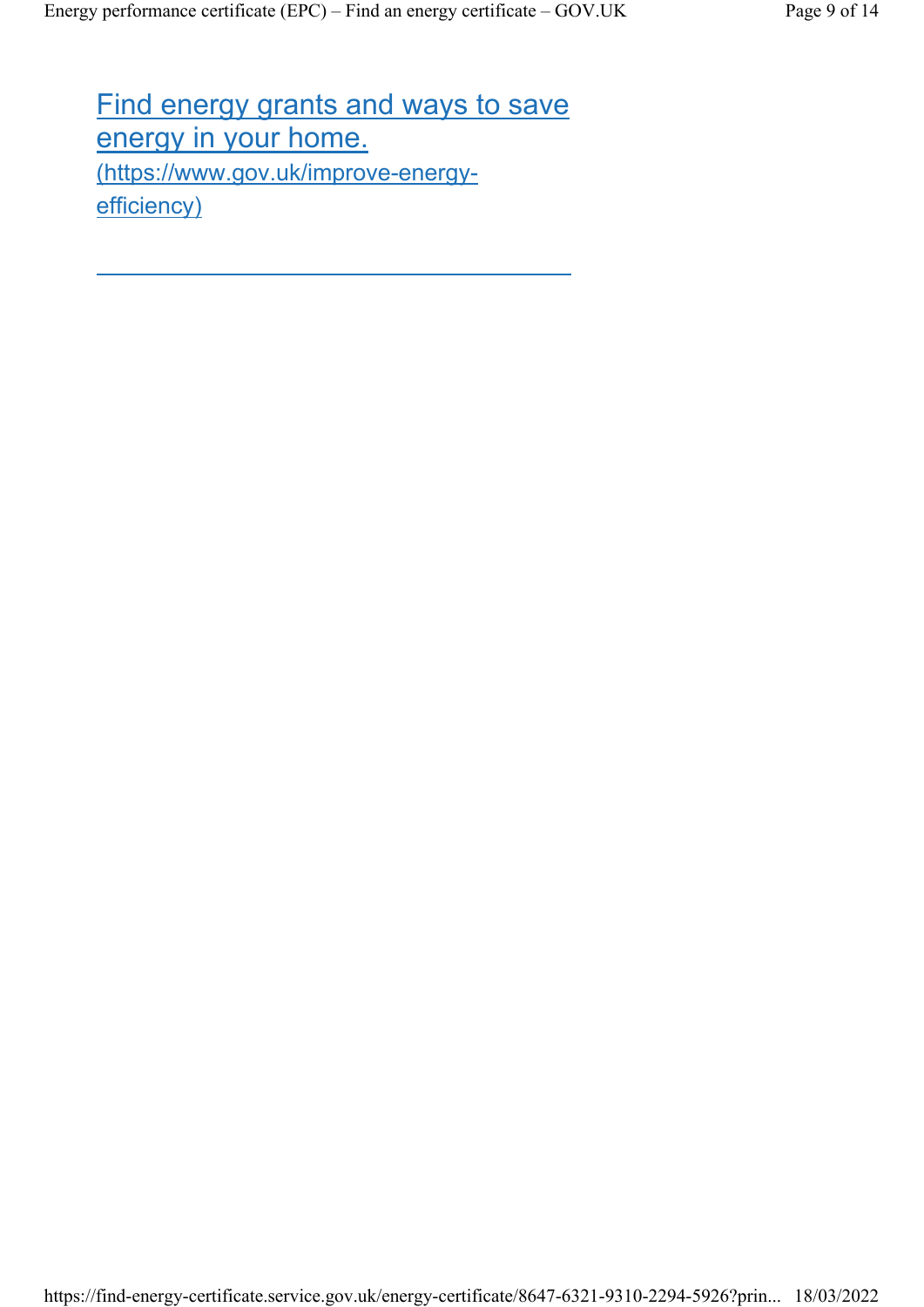Estimated energy use and potential savings

Estimated£989 yearly energy cost for this property

Potential£488 saving

The estimated cost shows how much the average household would spend in this property for heating, lighting and hot water. It is not based on how energy is used by the

people living at the property.

The estimated saving is based on making all of the recommendati in how to improve this property's energy performance.

For advice on how to reduce your energy bills visit Simple **Energy** Advice (https://www.simp

#### **Heating** use in this property

Heating a property usually makes up the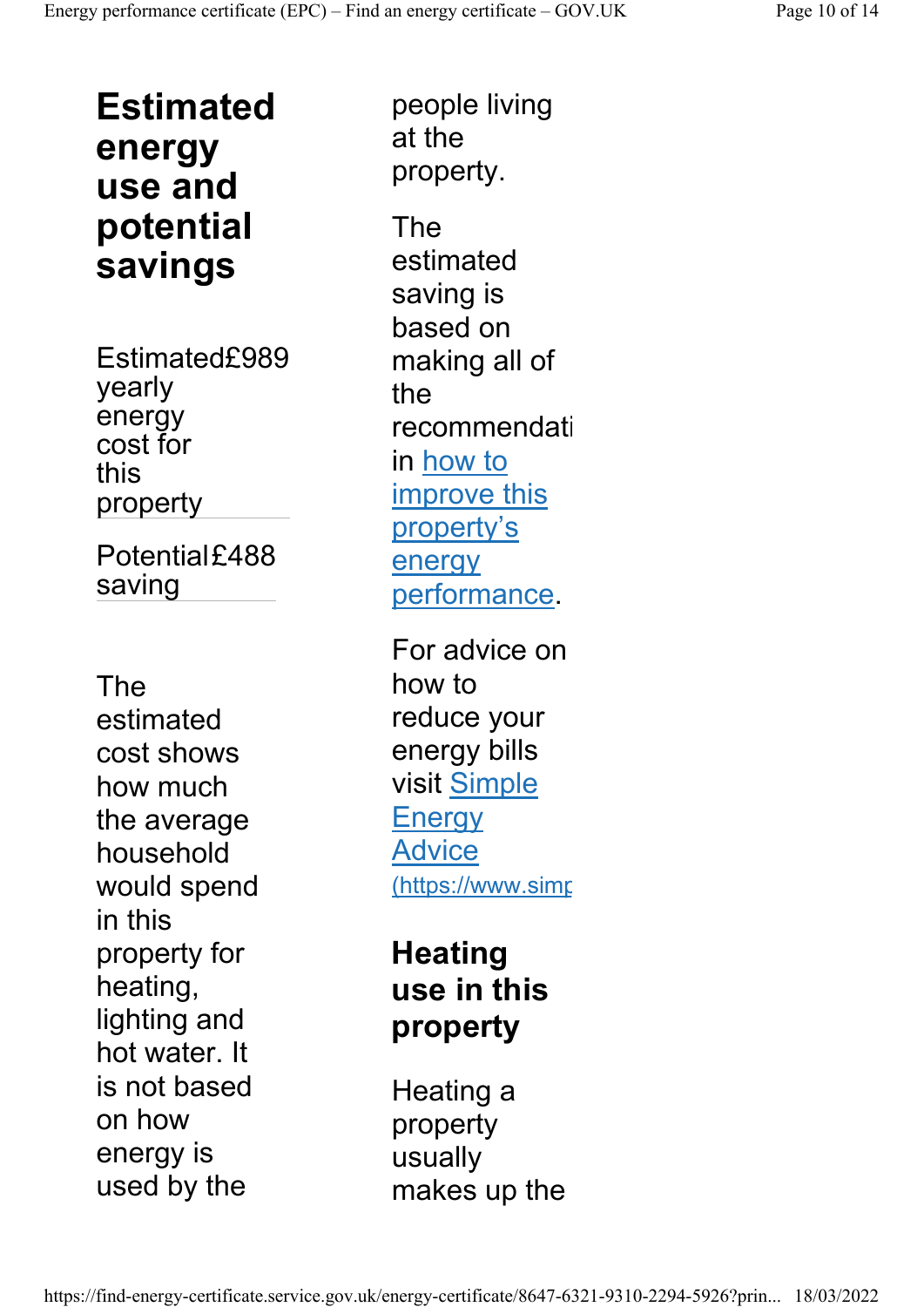majority of energy costs.

#### Estimated energy used to heat this property

Space 12380 heating kWh per year **Water** heating 2735 kWh per year

Potential energy savings by installing insulation

| <b>Type of</b><br>insulation                     | Amount<br>of energy<br>saved |  |
|--------------------------------------------------|------------------------------|--|
| Loft<br>insulation                               | 1050 kWh<br>per year         |  |
| 6459 kWh<br>Solid wall<br>insulation<br>per year |                              |  |
|                                                  | might he                     |  |

You might be able to

receive Renewable **Heat Incentive** payments (https://www.gov. renewable-heatincentive). This will help to reduce carbon emissions by replacing your existing heating system with one that generates renewable heat. The estimated energy required for space and water heating will form the basis of the payments.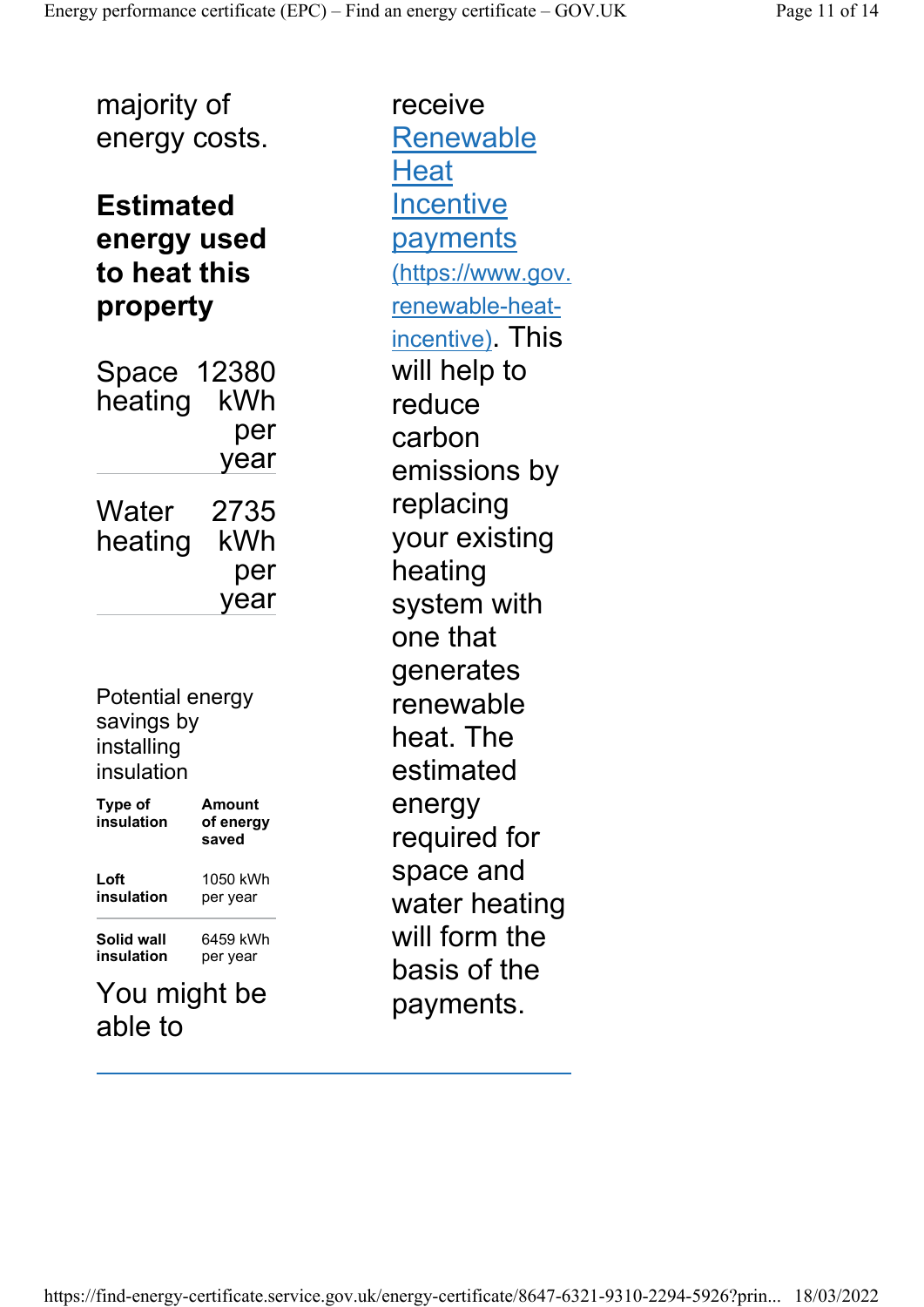### Contacting the assessor and accreditation scheme

This EPC was created by a qualified energy assessor.

If you are unhappy about your property's energy assessment or certificate, you can complain to the assessor directly.

If you are still unhappy after contacting the assessor, you should contact the assessor's accreditation scheme.

Accreditation schemes are appointed by the government to ensure that assessors are qualified to carry out EPC assessments.

#### Assessor contact details

| Assessor's name Joseph Pinter |                    |
|-------------------------------|--------------------|
| Telephone                     | 07742 102710       |
| Email                         | jpinterdea@gmail.o |

### Accreditation scheme contact details

| Accreditation | <b>ECMK</b> |  |  |
|---------------|-------------|--|--|
| scheme        |             |  |  |
| Assessor ID   | ECMK201980  |  |  |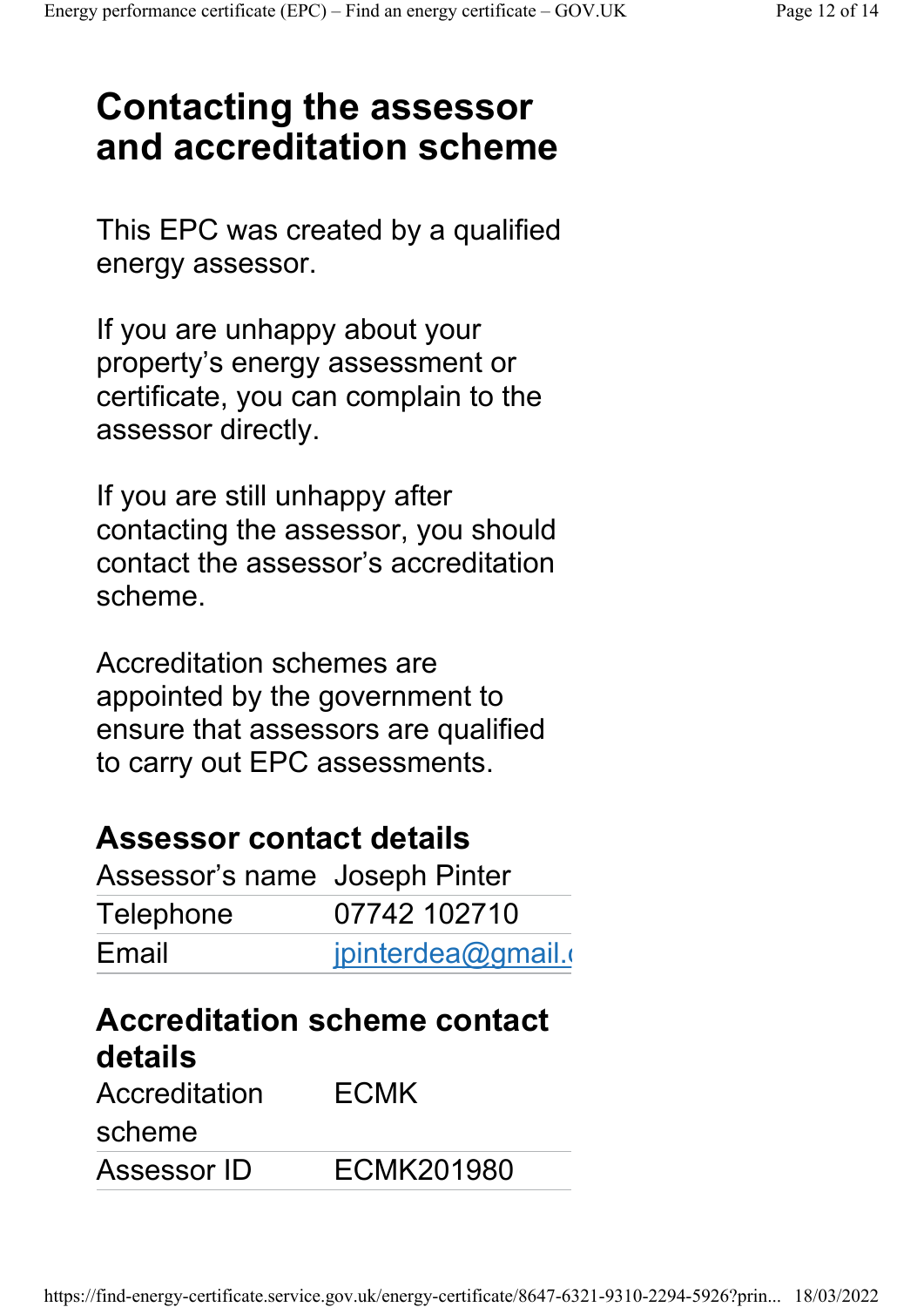| Telephone                                                 | 0333 123 1418 |                                                                                                                                                                                                                                                                                                                                                                                                              |
|-----------------------------------------------------------|---------------|--------------------------------------------------------------------------------------------------------------------------------------------------------------------------------------------------------------------------------------------------------------------------------------------------------------------------------------------------------------------------------------------------------------|
| Email                                                     |               | info@ecmk.co.uk                                                                                                                                                                                                                                                                                                                                                                                              |
| <b>Assessment details</b><br>Assessor's<br>declaration    |               | No related party                                                                                                                                                                                                                                                                                                                                                                                             |
| Date of<br>assessment<br>Date of certificate 24 September | 2013<br>2013  | 24 September                                                                                                                                                                                                                                                                                                                                                                                                 |
| Type of<br>assessment                                     | <b>RdSAP</b>  | <b>RdSAP</b><br>(Reduced<br>data<br>Standard<br>Assessment<br>Procedure) is<br>a method<br>used to<br>assess and<br>compare the<br>energy and<br>environmental<br>performance<br>of properties<br>in the UK. It<br>uses a site<br>visit and<br>survey of the<br>property to<br>calculate<br>energy<br>performance.<br>This type of<br>assessment<br>can be<br>carried out on<br>properties<br>built before 1 |